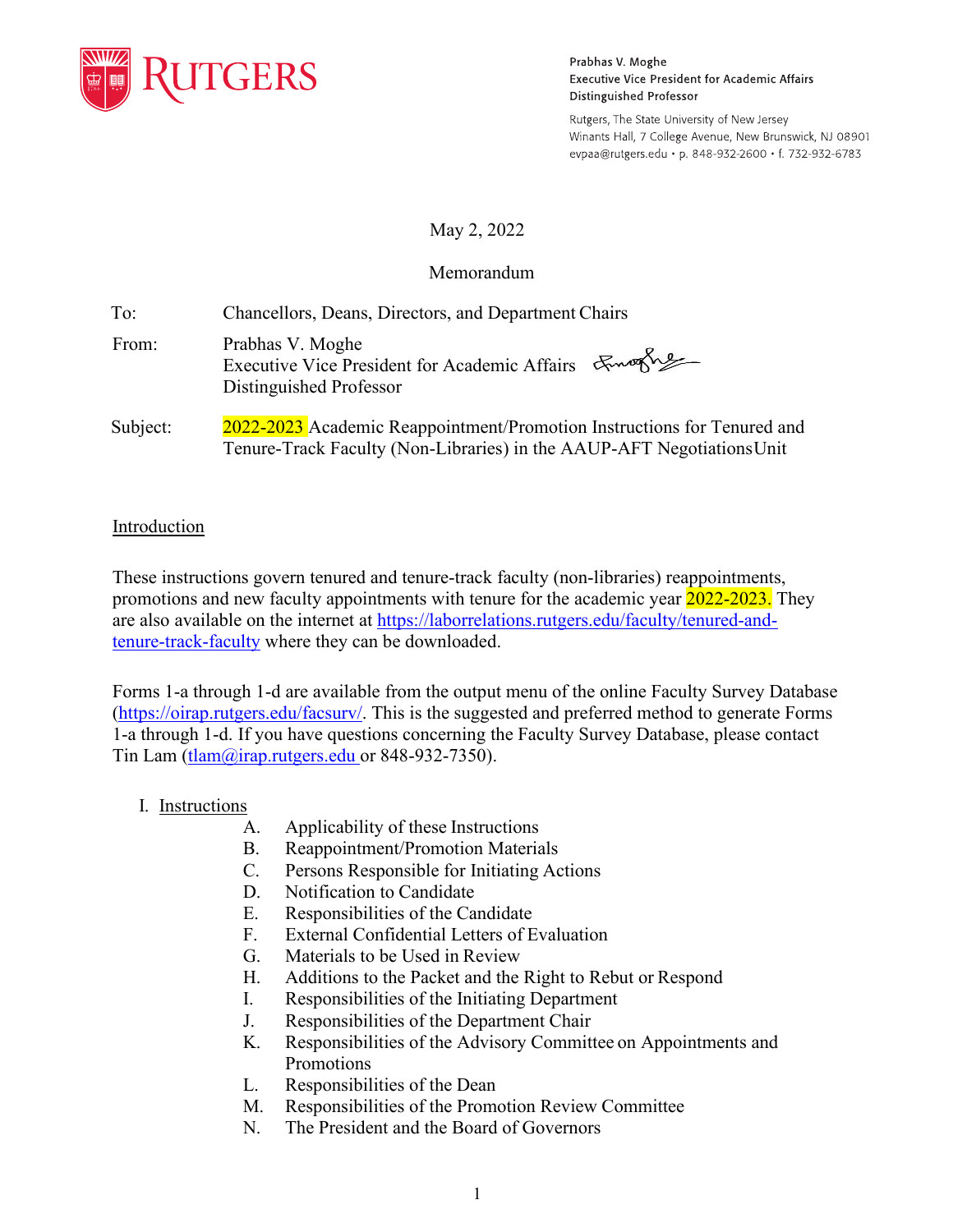- O. Final Levels of Review
- P. Notification of Final Action
- Q. Withdrawal from Consideration
- R. Special Guidelines for Faculty Affiliated with More than One Department, Center, Bureau, Institute, Decanal Unit or Degree-Granting Program
- S. Technical Resources for Assembling Packets

# II. Forms

|                 | Form No. 1-a           | Recommendation Information Form for General<br>Teaching/Research Faculty                                                       |  |  |
|-----------------|------------------------|--------------------------------------------------------------------------------------------------------------------------------|--|--|
|                 | Form No. 1-b           | Recommendation Information Form for Faculty Members<br>with Appointments in the Creative or Performing Arts                    |  |  |
|                 | Form No. 1-c           | Recommendation Information Form for County Agents                                                                              |  |  |
|                 | Form No. 1-d           | Recommendation Information Form for Extension<br>Specialists Form No. 2 Criteria Applicable to this Candidate                  |  |  |
|                 | Supplemental<br>Form 1 | Supplemental Recommendation Information Form                                                                                   |  |  |
|                 | Form No. 2             | Criteria Applicable to this Candidate                                                                                          |  |  |
|                 | Supplemental<br>Form 2 | Considerations/Exclusions Applicable to this Candidate                                                                         |  |  |
|                 | Form No. 3             | Report on External Confidential Letters                                                                                        |  |  |
|                 | Form No. 3-a           | <b>Confidential Letter Cover Sheet</b>                                                                                         |  |  |
|                 | Form No. 4             | Narrative Summary of Departmental Recommendation Form<br>Narrative Summary of Dean's Recommendation<br>No. 5                   |  |  |
| III. Appendices |                        |                                                                                                                                |  |  |
|                 | Appendix A             | University Policy Concerning Notice of Non-Reappointment                                                                       |  |  |
|                 | Appendix B             | Evaluation Pathway for Academic Appointments,<br>Reappointments and Promotions Involving Tenure or the<br><b>Tenured Ranks</b> |  |  |
|                 | Appendix C             | Evaluation Pathway for Tenure-Track Reappointments to the<br><b>Rank of Assistant Professor</b>                                |  |  |
|                 | Appendix D             | University Policy with Respect to Academic Appointments<br>and Promotions                                                      |  |  |
|                 | Appendix E             | <b>Rutgers University Statement on Tenure</b>                                                                                  |  |  |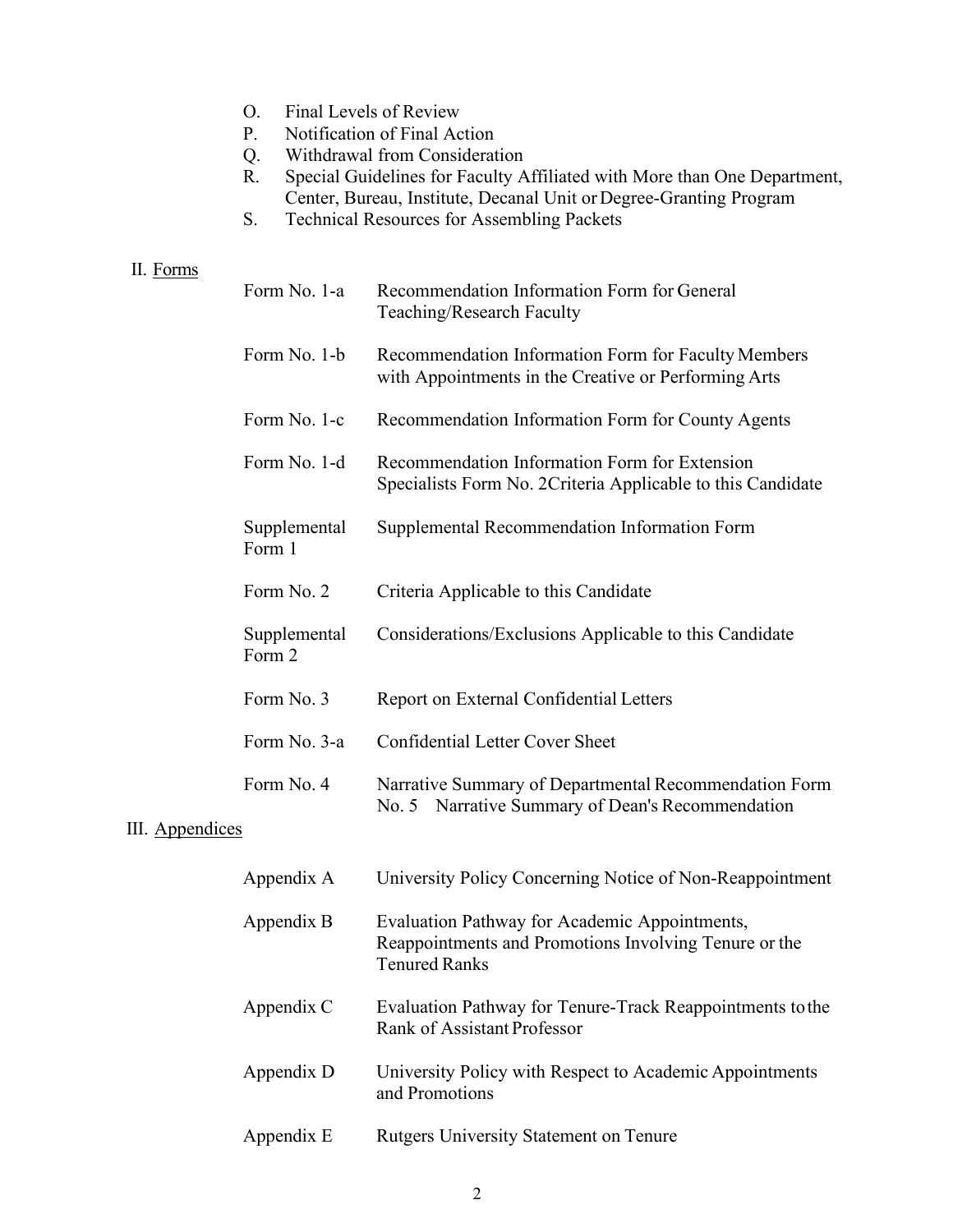| Appendix F-1  | Sample 30-Day Notification Letter to Individuals to be<br>Considered for Reappointment or Promotion                                                                                                        |
|---------------|------------------------------------------------------------------------------------------------------------------------------------------------------------------------------------------------------------|
| Appendix F-2  | Sample 30-Day Notification Letter to Individuals Eligible for<br>Consideration for Promotion Pursuant to the Provisions of Rank<br>Review                                                                  |
| Appendix G    | Sample Letter – Preliminary Solicitation of Service<br>as External Confidential Referee                                                                                                                    |
| Appendix G-1  | Sample Letter A – Solicitation of External Confidential<br>Evaluation for Individuals who are Members of the General<br>Teaching/Research Faculty                                                          |
|               | Sample Letter B – Solicitation of External Confidential<br>Evaluation for Individuals who are Members of the General<br>Teaching/Research Faculty and who are being Evaluated under<br>the Ten Year Rule   |
| Appendix G-2  | Sample Letter A – Solicitation of External Confidential<br>Evaluation for Individuals who are Members of the Creative or<br>Performing Arts Faculty                                                        |
|               | Sample Letter B – Solicitation of External Confidential<br>Evaluation for Individuals who are Members of the Creative or<br>Performing Arts Faculty and who are being Evaluated under the<br>Ten Year Rule |
| Appendix G-3  | Sample Letter A – Solicitation of External Confidential<br>Evaluation for Individuals who are Members of the County<br><b>Agent Faculty</b>                                                                |
|               | Sample Letter B - Solicitation of External Confidential<br>Evaluation for Individuals who are Members of the County<br>Agent Faculty and who are being Evaluated under the Ten Year<br>Rule                |
| Appendix G-4  | Sample Letter A – Solicitation of External Confidential Evaluation<br>for Individuals who are Members of the Extension Specialist<br>Faculty                                                               |
|               | Sample Letter B – Solicitation of External Confidential Evaluation<br>for Individuals who are Members of the Extension Specialist<br>Faculty and who are being Evaluated under the Ten Year Rule           |
| Appendix G-II | Sample Letter – Solicitation of External Confidential Evaluation                                                                                                                                           |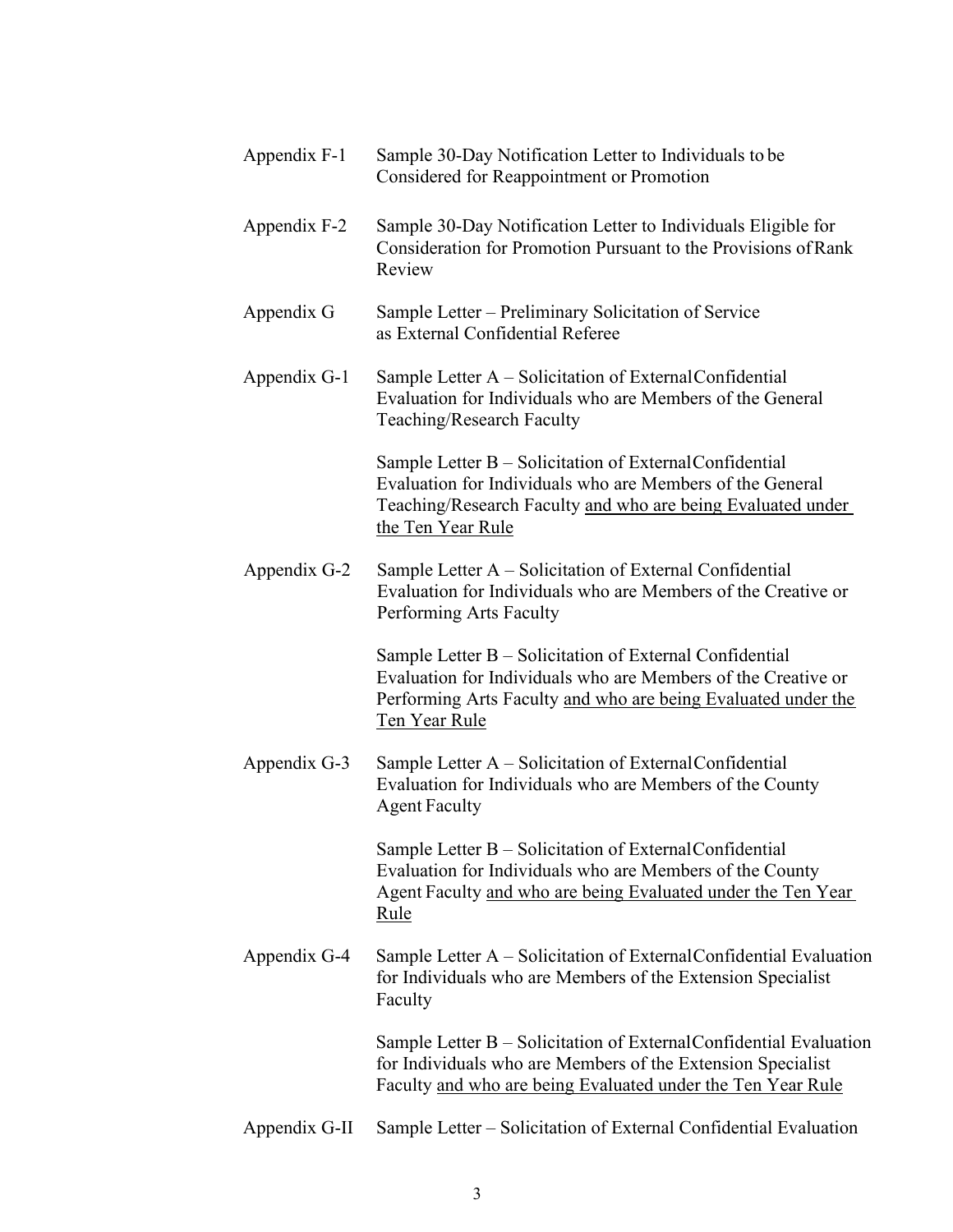for Individuals who are Candidates for Promotion to Distinguished Professor

Appendix H Sample – Inventory Listing of Materials to be Included in Package for Reappointment or Promotion

**Please note that completed recommendations for appointment with tenure, reappointment with tenure, and promotion with tenure are due in the Office of the Executive Vice President for Academic Affairs no later than November 1, 2022; completed recommendations for promotion within the tenured ranks are due no later than December 1, 2022. The schedule for receipt of completed recommendations for tenure-track reappointments to the rank of Assistant Professor will be set by the appropriate chancellor and/or dean.**

Questions concerning these instructions should be directed to the Office of the Chancellor: Camden – 856-225-6095; Newark – 973-353-5541; and New Brunswick – 848-932-8793.

The purpose of these instructions and the careful and time-consuming process undertaken by the University as described herein is to provide for a rigorous and fair review of the qualifications and accomplishments of candidates for reappointment and/or promotion. In turn, members of the faculty have an obligation to cooperate fully with their University colleagues in the evaluation process and to meet their responsibilities, as outlined in these instructions, in a timely and professional manner.

# A. Applicability of these Instructions

These instructions are applicable to all tenure-track reappointment recommendations at the rank of Assistant Professor, all promotion recommendations to and within the tenured ranks of Associate Professor, Professor and Distinguished Professor, and all reappointment recommendations involving tenure. These instructions are also applicable to new faculty appointments with tenure.

# B. Reappointment/Promotion Materials

A candidate's reappointment/promotion packet shall consist of the appropriate forms, those materials generated pursuant to Sections F, G and H below, and those supplementary materials submitted by the candidate pursuant to Section E below.

All information requested shall be provided carefully, and judgments at each level of evaluation shall be independent, shall be based on all the evidence submitted to that level, and shall not merely rely on or concur in judgments made at earlier levels. For availability and distribution of materials, refer to Section E, Responsibilities of the Candidate, and Section J, Responsibilities of the Department Chair.

Supplementary materials will be returned to the candidate when they are no longer needed for the evaluation or for a re-evaluation of the same candidacy.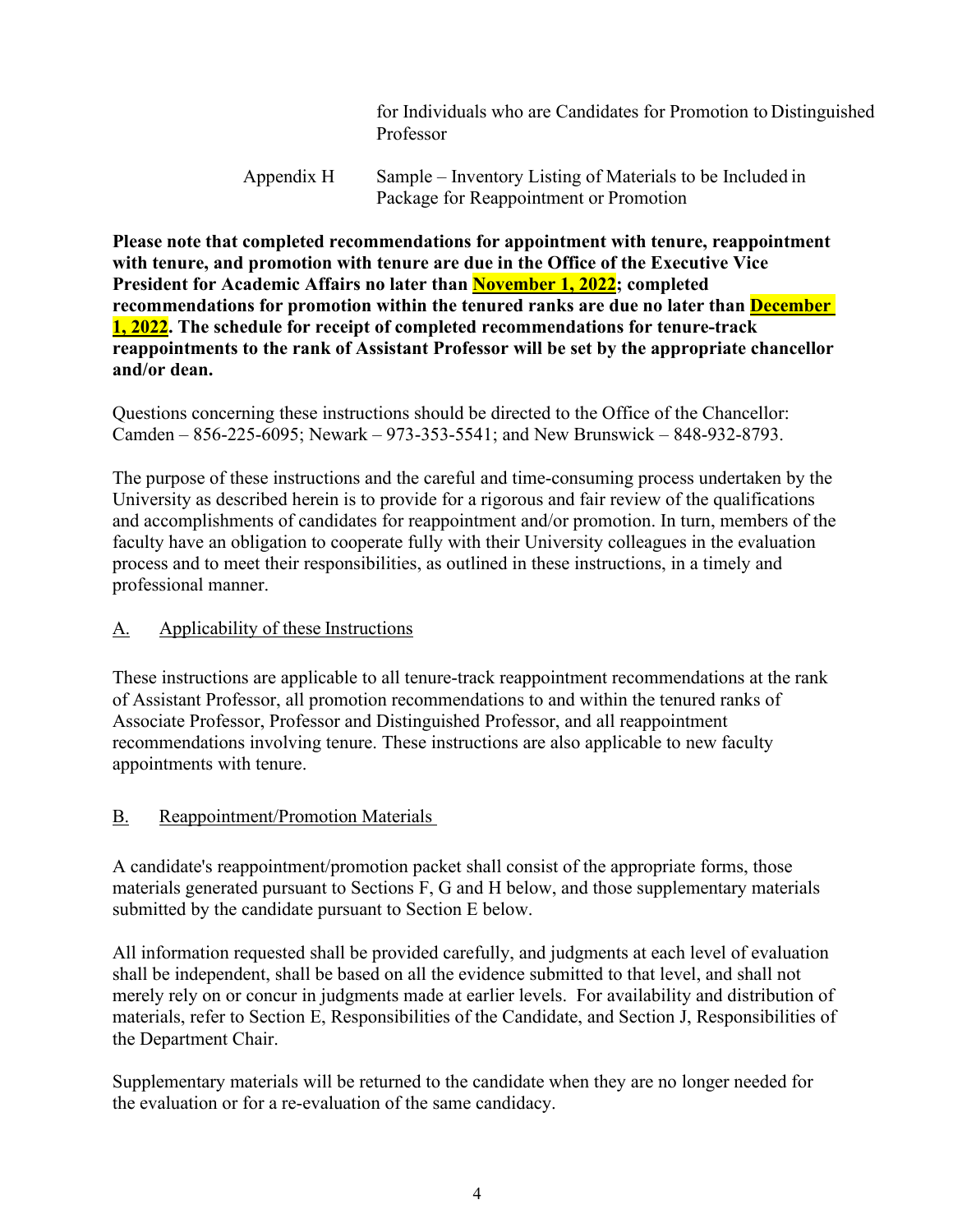# C. Persons Responsible for Initiating Actions

Department chairs, in consultation with the appropriate tenured members of their departments, are normally responsible for initiating recommendations for faculty appointments, reappointments or promotions. However, a faculty dean, the campus chancellor, the Executive Vice President for Academic Affairs, or a departmental or similar personnel committee may request that a department evaluate an individual. The unit Advisory Committee on Appointments and Promotions may also make such a request, but only by directing that request to an appropriate dean. It shall be the obligation of the department to complete the appropriate forms even when the candidacy has been initiated at a level other than the department.

### *Rank Review*

A tenured faculty member may request of the department chair that they be evaluated for promotion. The request shall be granted for tenured faculty members who have been at least six years in rank and have not been evaluated for at least four years.<sup>[1](#page-4-0)</sup> Such evaluation shall be carried through each level of review, including that of the Promotion Review Committee, unless withdrawn by the candidate.

All other requests for evaluation for promotion from tenured faculty members may be granted at the department's discretion.

When a candidate is the department chair, the departmental members constituting the appropriate "peer group" for evaluation of the candidate (that is, those who hold appointment at or above the academic rank for which an individual is to be considered for reappointment or promotion) will agree upon a senior faculty member within the department to fulfill all of the functions of the department chair described in these procedures.

#### **A minimum of six tenured faculty members at or above the rank for which candidates are to be considered for reappointment or promotion are required to vote on the**

**recommendation with respect to each candidate.** All eligible tenured faculty within the candidate's department who are at or above the appropriate rank must be invited to participate in the departmental review. The departmental recommendation must include a list of those eligible members that participated, and a list of those who were unable to attend, together with a brief explanation of each absence. Eligible faculty serving at another level of review, and those who recuse themselves due to a conflict of interest between themselves and the candidate, should be included in the list of faculty unable to attend.

If necessary, the dean shall appoint an appropriate number of tenured faculty members at or above the appropriate rank from related disciplines in the same faculty, college, or school or from the same discipline in other units of the University, to act as ad hoc members of the department for the purpose of obtaining and reviewing documented evidence of the candidates' professional qualifications. Such ad hoc department members, together with any tenured member of the department of appropriate rank, shall total not fewer than six voting persons. In selecting the ad hoc members, the dean shall consult with the chair of the department. In instances in which the majority of the departmental members are ad hoc, such members may wish to meet with the candidate before making their recommendations.

<span id="page-4-0"></span><sup>&</sup>lt;sup>1</sup> For purposes of this four-year period, withdrawal after the candidate signs Form 1 constitutes an evaluation.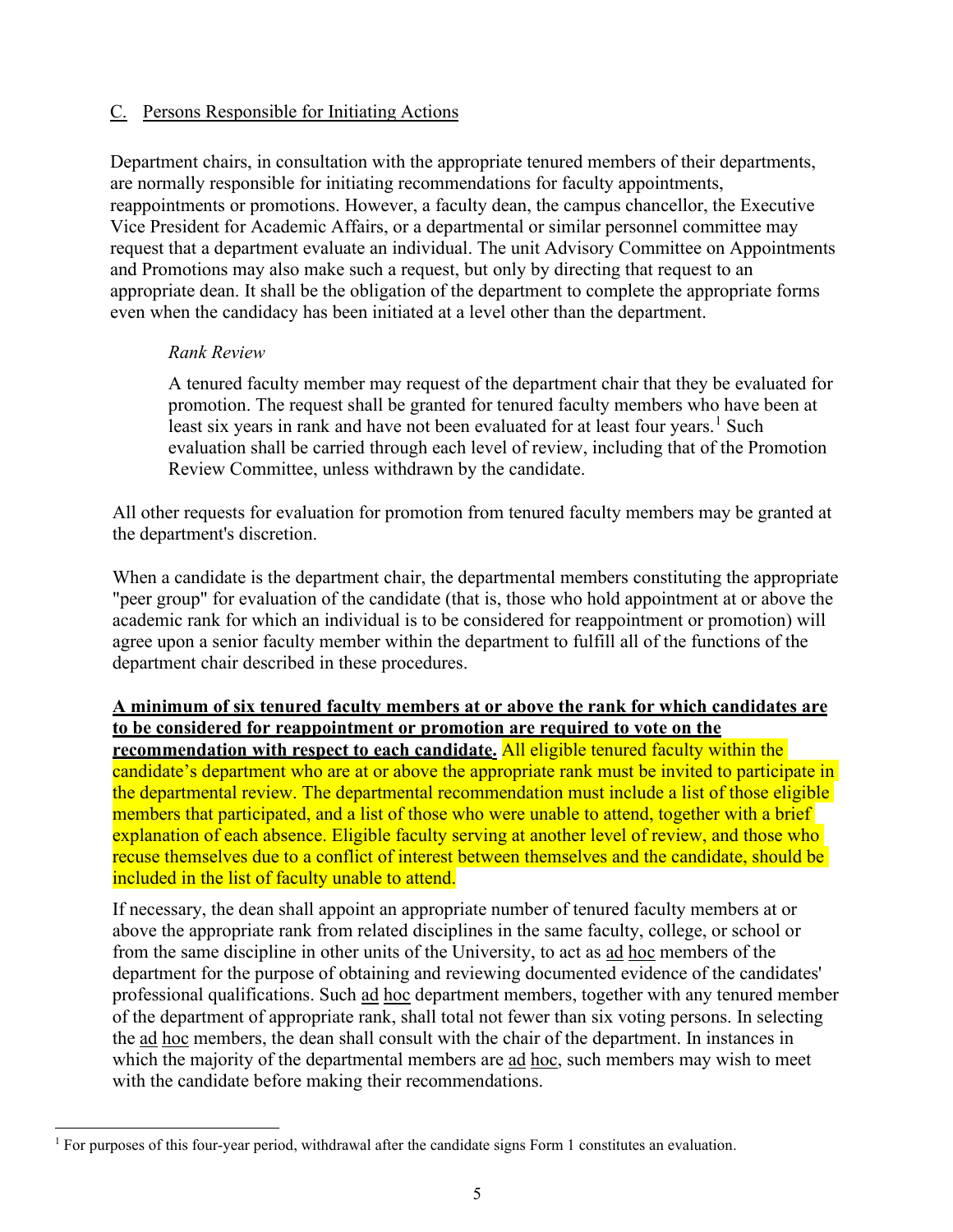# D. Notification to Candidate

Each faculty member who is to be considered for reappointment or promotion shall be notified by the department chair at least thirty (30) days in advance that such consideration will take place, and shall respond appropriately within the thirty-day period. Also, each tenured faculty member who is eligible for evaluation pursuant to Section C *"Rank Review"* above, shall be notified of their eligibility and shall respond appropriately within the thirty-day period. A faculty member who has been in rank for ten years or more may, upon written request, be considered for promotion under the Ten Year Rule which allows for increased emphasis to excellent and significant contributions to teaching and to service. Faculty members shall be informed of this option via the 30-day letter.

# E. Responsibilities of the Candidate

A specific responsibility of the candidate is to ensure the accurate preparation, presentation, and certification of Form 1, Recommendation Information Form, which is to be signed by both the candidate and the chair and circulated to the appropriate departmental peer group by the chair.

In preparing Form 1, the candidate is responsible for ensuring that:

- 1) the distinction is made on the form between refereed and other publications;
- 2) the status of material in process of review or publication is preciselycharacterized, attaching available documentation;
- 3) publications are cited in full and in the form standard for the candidate's discipline (including the names of all authors in the order of appearance in the publication), with volume, year, page numbers (or, for a book, number of pages), and explanation of the candidate's responsibility for jointly authored works, including whether they were the primary contact or corresponding author. The candidate should also ensure that the form fully presents their teaching and service activities;
- 4) in the case of foreign publications, there is sufficient explanation of the value or quality of the journal or press, especially if the publication is important to the candidacy.

The candidate shall provide the department chair with a signed and completed Recommendation Information Form (Form 1).

At the time the faculty member submits a signed Recommendation Information Form, they shall submit to the department chair one copy of any documents or materials they wish to have considered. Candidates are required to include evidence of effective teaching and/or mentoring in applications for tenure and/or promotion. Student instructional ratings scores (such as SIRS) are considered an essential component of this evidence but are not sufficient to satisfy this requirement. One or more additional pieces of evidence of effective teaching must be provided. Examples include, but are not limited to: peer review, mentoring, scholarship of learning, statement of teaching philosophy, and/or a teaching portfolio.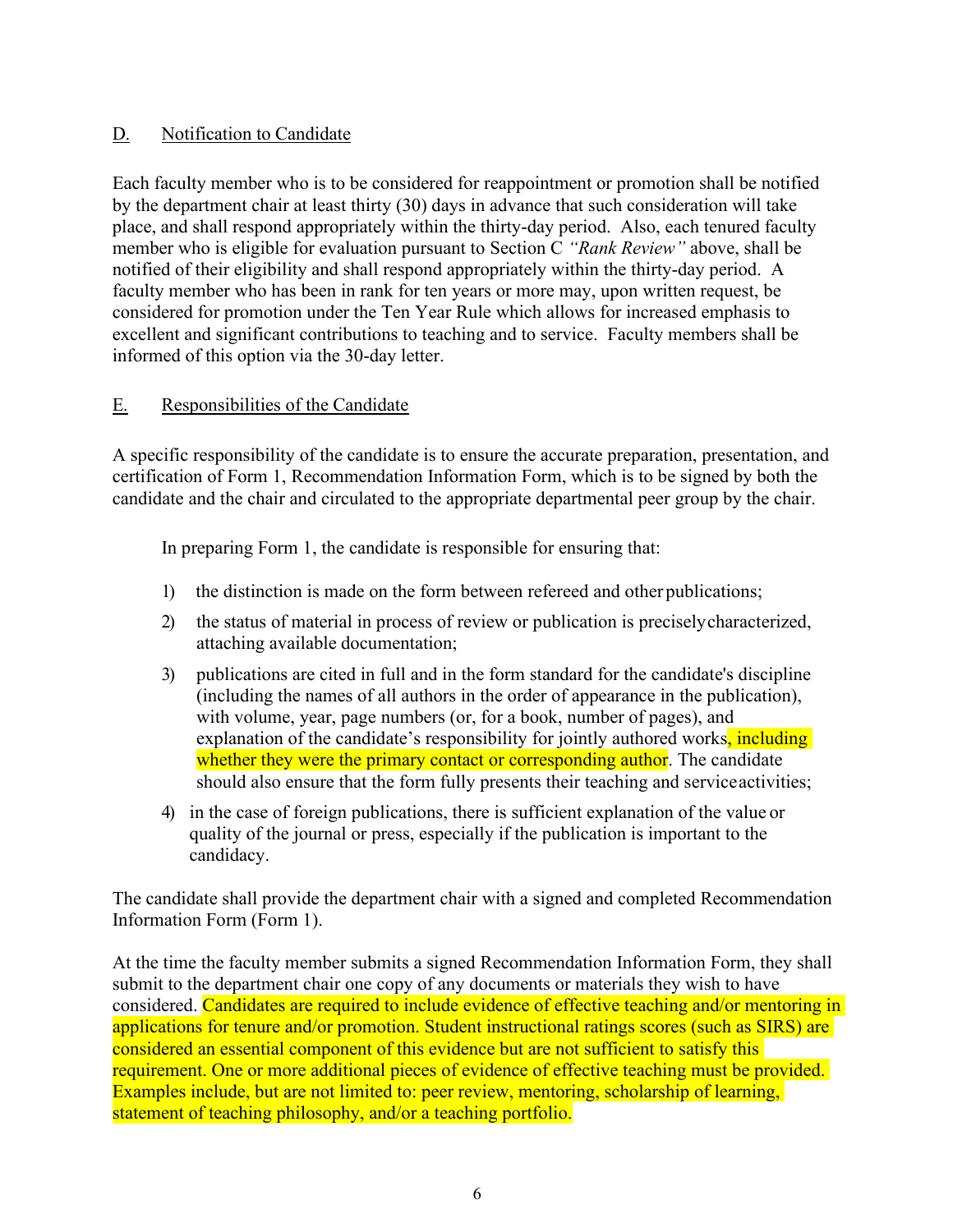While not required, a personal statement is helpful to levels of review that may not be familiar with the discipline, sub-discipline, or specialization of the candidate. The personal statement should speak to all relevant criteria for tenure and/or promotion (e.g. teaching, scholarship, service). Departments are advised to send the personal statement, together with the candidate's CV and samples of scholarship, to the external evaluators to assist with their review of the candidate. A list, compiled by the faculty member, of the documents submitted to the chair shall be attached to the promotion packet (Appendix H).

The candidate may suggest potential outside evaluators and may discuss with their department chair qualified persons from whom letters may be solicited. The candidate, in addition, may prepare a list of persons in their field from whom they prefer letters of evaluation not be solicited. The candidate shall provide a written explanation for the exclusion of each person on that list. If a letter of evaluation is solicited from an individual on the candidate's "not for" solicitation list, the candidate's written explanation shall be attached to the individual's letter of recommendation. A department chair or dean may, at their discretion, also attach an explanation for their decision to solicit a letter from the individual. Such attachments, whether prepared by the candidate, the department chair, or the dean, shall be held, like the letters to which they refer, in confidence.

A candidate who has had time excluded from the probationary period due to (i) the COVID-19 pandemic, (ii) a parental or medical leave of absence, or (iii) a leave of absence without pay, may choose to have University evaluators, evaluative bodies, and outside evaluators informed that their record is to be reviewed in the same manner as the record of a faculty member with the normal probationary period. Additionally, a candidate may request that external evaluators be asked to appropriately take into account the impact of the COVID-19 pandemic on scholarship, teaching and/or service for academic year 2019/2020 and/or academic year 2020/2021 as may be reflected in the record for review. To exercise either option, the candidate should submit a written request by completing Supplemental Form 2 and making the appropriate selection.

If the faculty member wishes to include a lengthy unpublished manuscript and requires copying services, they should contact their dean or department chair at least 30 days prior to the date on which copies are needed. The faculty member will be charged the prevailing rate for services so provided. If the service cannot be provided, the candidate will be notified promptly.

A faculty member in a probationary period for tenure as of July 1, 2020 may opt to exclude teaching evaluations from one, two or all of the following semesters from their reappointment and/or tenure packet or promotion packet: Spring 2020, Fall 2020 and Spring 2021. Faculty may make such a request by completing Supplemental Form 1.

# F. External Confidential Letters of Evaluation

Due to the impact of the COVID-19 pandemic, for this academic year only, a minimum of five (preferably seven) external confidential **arm's length** letters of evaluation from qualified persons shall be obtained by the candidate's department chair and/or by the candidate's dean. **Arm's length letters are defined as those from external referees who are NOT the candidate's dissertation or thesis chair or mentor, the candidate's coauthor or collaborator, the candidate's former professor, a family member of the candidate, or a personal friend of the candidate. Ordinarily, letters from individuals with whom the**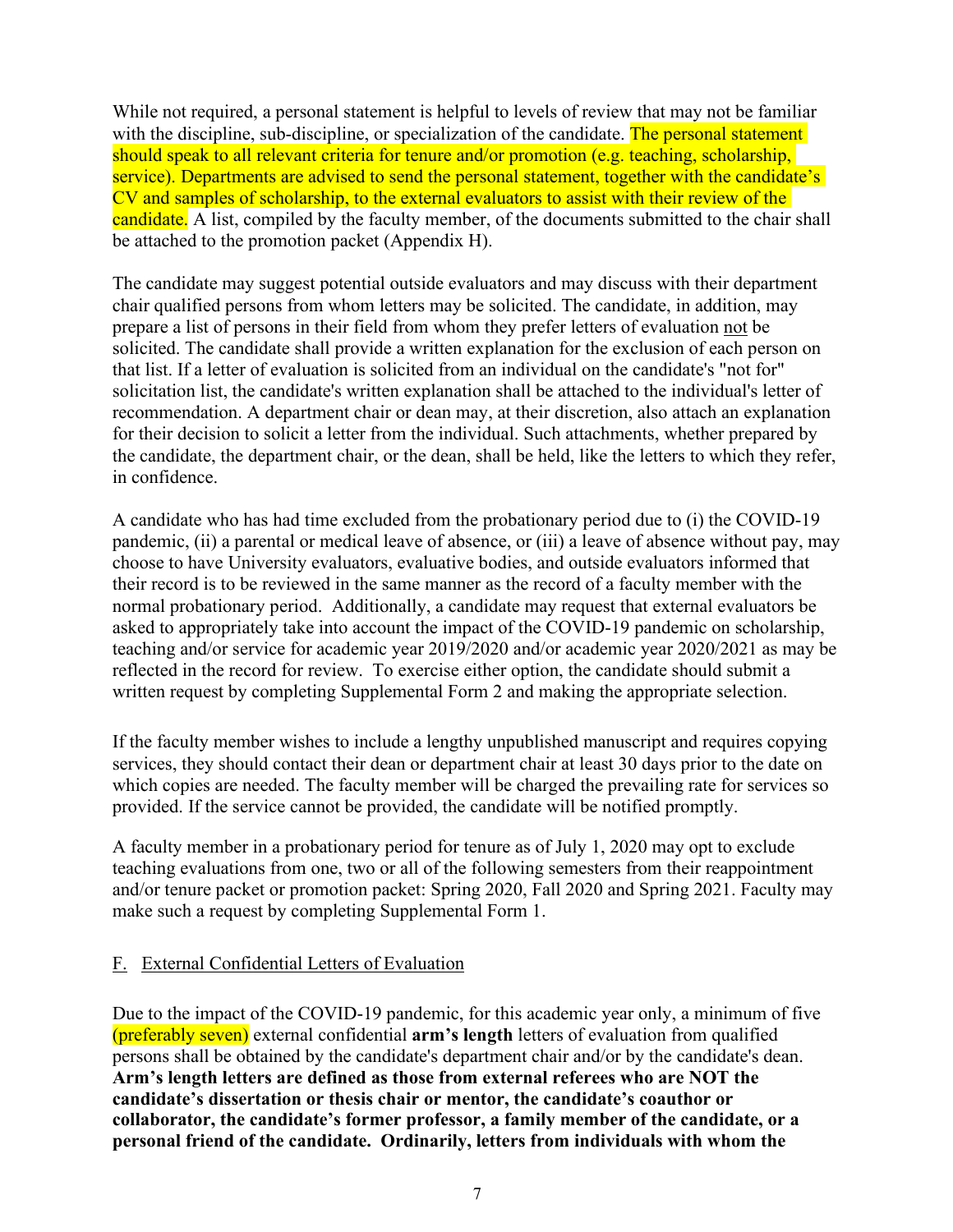**candidate has worked closely in the past would not be considered arm's length. For instance, co-authored papers, collaborative grants and co-advised students are examples of prior candidate-referee interactions that disqualify arm's length referees. If a non-arm's length letter is included, the department chair should indicate the reason for soliciting a letter from that individual on Form 3-a.** 

External referees should be selected on the basis of their standing in the field and the institutions with which they are associated. **Referees should normally be at the rank of full professor or above, but must at least be at the candidate's proposed rank or equivalent**. All letters obtained in regard to this candidacy must be included in the promotion packet and forwarded to all levels of review. Preliminary solicitation letters and the responses thereto, unsolicited letters, and letters from within the University are not included within this category. External letters are not required for reappointment without tenure, but are required for reappointments with tenure, promotions with tenure, promotions to the ranks of Professor and Distinguished Professor, and for new appointments with tenure.

Prior to the solicitation of external letters, the chair creates a list of experts relevant to the candidate. The candidate then meets the chair to informally discuss any experts the candidate contemplates recommending on their list, which they will then provide to the chair for consideration. The candidate also submits to the chair a list of persons from whom they prefer letters not be solicited. The only experts deemed "recommended by the candidate" will be those included in the list submitted to the chair for consideration that do not already appear on the chair's list. The department chair shall first verify that the list of referees satisfies the eligibility criteria stipulated in the guidelines, and then submit it to the dean, accompanied by a clear explanation of the suitability of the referee, the relationship of the referee to the candidate and their field of study, and documentation demonstrating the referee's professional standing. The department chair shall make available to the dean any list submitted by the candidate of persons from whom they prefer letters not be solicited. The selection of external referees must be made by the department chair and dean. No more than two experts recommended by the candidate may be asked to provide letters.

After consultation with the candidate and the dean, the chair shall send a preliminary solicitation letter (Appendix G) to individuals they have selected to serve as external referees. The preliminary solicitation letter may be sent via e-mail. **The text of the preliminary solicitation letter shall not be modified and use of the preliminary solicitation letter is required.** The preliminary solicitation letter and the responses thereto do not become part of the promotion packet. It is the chair's responsibility to keep a copy of the preliminary solicitation letters or emails, a list of recipients of the preliminary solicitation letter, dates sent, and responses, confidentially, in the department until evaluations, grievances, remands, etc. are completed.

Under no circumstances shall the candidate contact experts whose names they have submitted for consideration, or engage in any substantive discussion about their promotion case with any individual whom they know to be serving as an external referee. Similarly, the chair and other faculty members shall not engage in any substantive discussion about the candidate's promotion case with any individual whom they know to be serving as an external referee. The presumption is that a chair and their dean will reach a consensus as to an appropriate list of referees. However, in the event of a disagreement, a chair is neither obliged to solicit, nor prohibited from soliciting, any particular referee. Similarly, in conducting their evaluation of the candidacy as set forth in Section L below, the dean, at their discretion, may solicit letters from additional external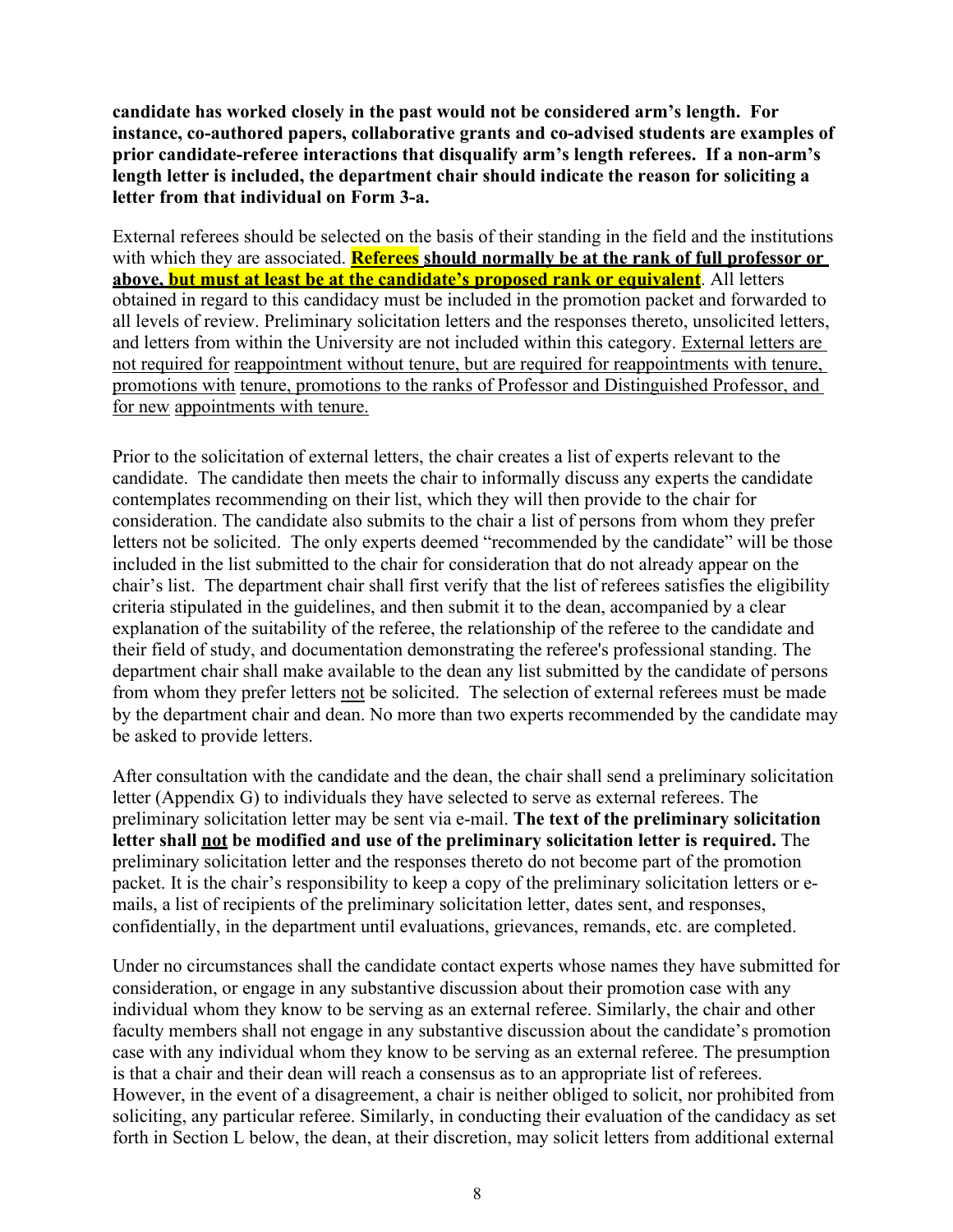referees. Such additional letters shall be submitted to evaluative bodies in accord with the procedures set forth in Section H, in which case all letters received after December 1, and until the addition of the dean's recommendation form (form 5), shall become part of the packet.

Sample letters of solicitation are attached in Appendices G-1 through G-II. Solicitation letters may be sent via e-mail. Letters of solicitation for confidential outside letters of recommendation shall be consistent with the promotion criteria applicable to the candidate. A department chair, with the prior approval of the dean and the Executive Vice President for Academic Affairs, may modify the text of the sample letter of solicitation.

No reference which might identify the writers of the confidential letters shall be made in any portion of the promotion materials. Letters shall be numbered and external referees should be referred to by their respective number only in the narrative statements. Letters of solicitation shall be sent to external referees early enough to permit the referee to complete an appropriately analytical and informative review of the candidate's credentials and to permit reviewing bodies adequate time to consider evaluators' responses.

The original external confidential letters of evaluation, together with a brief explanation of the suitability and professional standing of the referee and the relationship of the referee to the candidate (Form 3-a), and one copy only of the sample letter of solicitation (attached to Form 3), must accompany the original promotion packet forwarded to the dean. Submission of an e-mailed or faxed copy of the external confidential letters of evaluation is acceptable provided that the e-mailed or faxed copy is on official letterhead with the referee's electronic signature. Do not include the vitae of referees. All letters received must be submitted for review to all levels of evaluation, except that letters that are received after the December 1 deadline for submission to the Executive Vice President for Academic Affairs will not be considered unless the dean has requested such additional letters during their consideration of the packet.

External confidential letters solicited in a previous year may be used again and included under Form 3. However, selectivity of such letters is not permitted even if the candidacy was later withdrawn pursuant to Section Q. Therefore, either all or none of the letters solicited in a previous year must be included, and they must be covered by a copy, supplied by the dean's office, of the earlier Form 3. Preliminary solicitation letters and the responses thereto are not included in this category. If new letters are solicited and if any of the external referees solicited in a prior year are solicited again, then all of the external referees previously solicited (excluding those who declined to evaluate the candidate in response to the preliminary solicitation letter) must be resolicited when the packet being reviewed is the same packet used in a prior evaluation and/or the prior solicitation occurred in either of the two immediately prior years.<sup>[2](#page-8-0)</sup>

In all circumstances, copies of the external confidential letters are to be maintained by the department chair as part of the chair's records, and the chair shall inform the appropriate tenured members of the department that such letters are available for review.

# G. Materials to be Used in Review

<span id="page-8-0"></span><sup>&</sup>lt;sup>2</sup> If there is good cause for an exception, it can be made only with the approval of the Executive Vice President for Academic Affairs, upon the recommendation of the dean.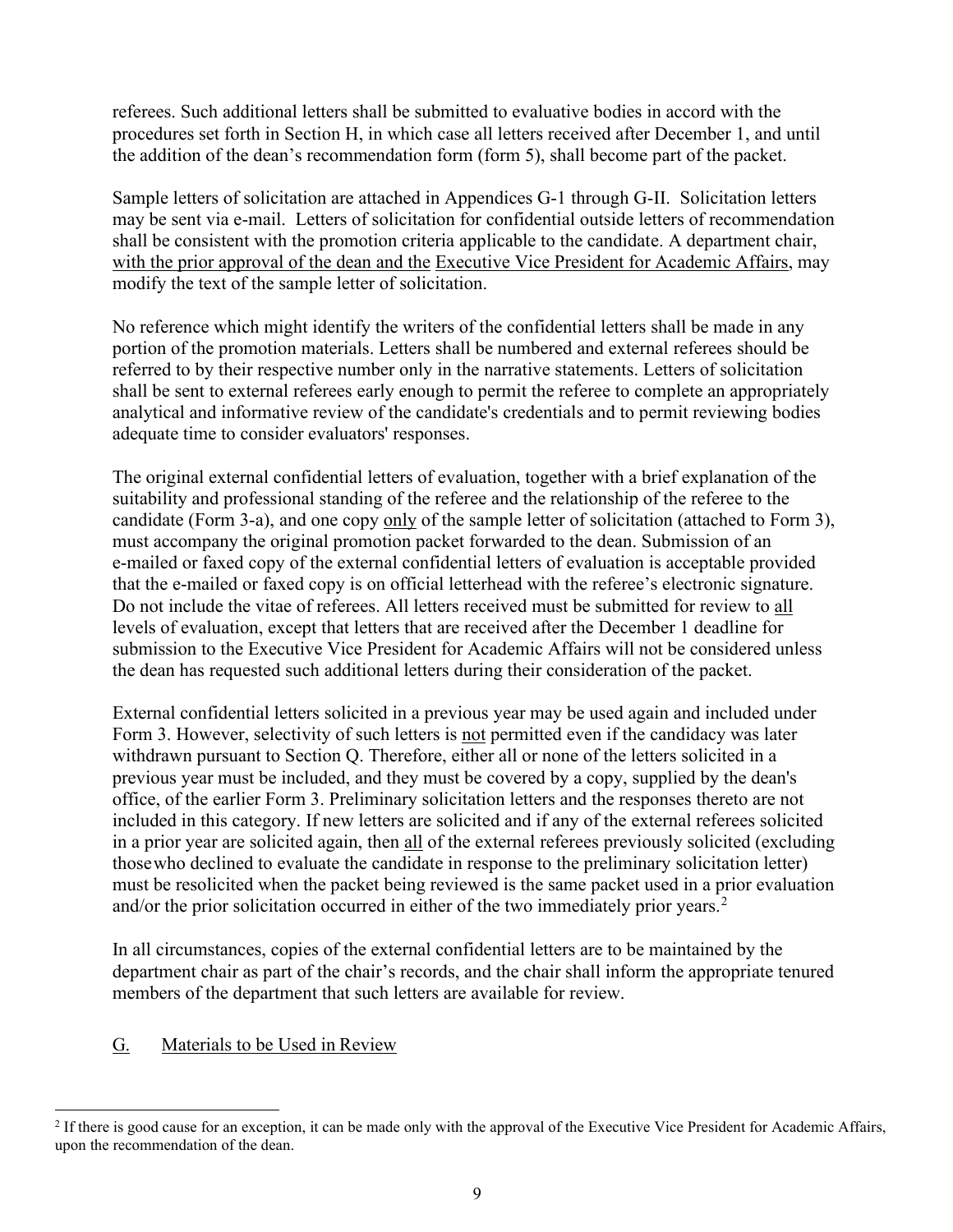With the exception of confidential outside letters of recommendation solicited in accordance with these Instructions and those documents that are generally public knowledge such as published student evaluations, published articles, and other similar documents, **only those materials in the official personnel file, the written peer <b>review(s)** of the candidate's **teaching, the teaching portfolio (if submitted) and other materials added to the packet as described in Section H below may be used in conducting the review**. The official personnel file for each faculty member is maintained in the office of the appropriate dean. Form 5 (the dean's narrative) contains boxes to check to certify that the dean has reviewed the contents of the personnel file and the written peer review of teaching.

Documents bearing on the candidate and their evaluation which are introduced in the review process are subject to the strictures outlined in the next Section.

#### H. Additions to the Packet and the Right to Rebut or Respond, and Updates to the Packet

### Documents Added to the Packet

If any document or documents, other than confidential outside letters of recommendation, the official reappointment/promotion forms, continuation pages added to these forms as described in these instructions, reports of reading committees, supplements to confidential letters (Section E, paragraph 4), and materials submitted by the candidate, are added to the promotion packet during the evaluation, a copy of said document(s) shall be transmitted immediately to the candidate; the candidate shall have the right to submit a response or rebuttal within six (6) working days. The response shall be directed to that level of the evaluation at which the added document was received and shall become a part of the promotion packet. Any documents that are (1) physically present during the evaluation and (2) specifically referred to during the deliberations of the evaluative body and (3) which a majority of the evaluative body agrees have a direct bearing on the evaluation are considered additions to the packet within the meaning of this Section and thus the above-prescribed procedures must be followed.

#### Evidence of a Significant Change in the Status of Materials

Subsequent to the commencement of the evaluation and prior to final recommendation of the Promotion Review Committee, the department chair shall, upon request of the candidate, add to the packet evidence of a **significant change in the status of materials originally included** in the packet if: 1) the dean concurs that a significant change has occurred; and 2) such change has occurred since the initiation of the evaluation. If there is a dispute between the candidate and the dean as to whether a significant change has occurred in the status of materials originally submitted by the candidate, the Office of the Chancellor shall make the final determination as to whether evidence of the change shall be added to the packet. The Recommendation Form (Form 1) submitted by the candidate **shall not be changed** to reflect such additions to the packet. The evidence of the significant change shall be added to the packet by way of an addendum.

Updates to the packet, as provided above, shall, in all instances, be submitted to the level of review at which the candidate is then being evaluated. However, if the update occurs on or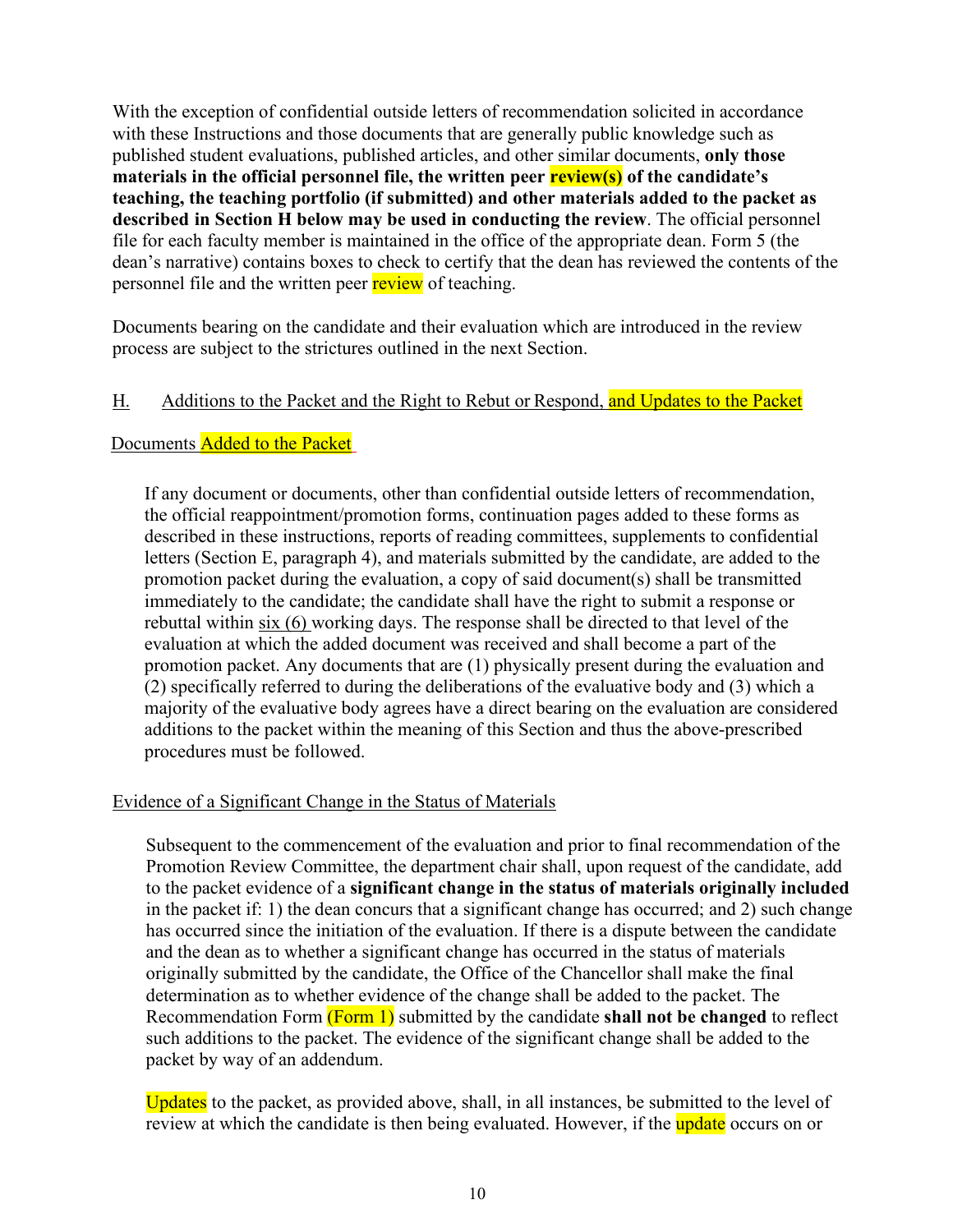before December 1, the update to the packet shall also be circulated to each earlier level of review so that each earlier level may revise its evaluation should it deem such revision warranted by the update. If the update occurs after December 1, it shall be circulated only to the dean and the Promotion Review Committee, unless the department has made a negative recommendation concerning the candidacy in question, in which case it shall also be circulated to the department. The department, the dean, and/or the Promotion Review Committee may revise the evaluation made at that level should such revision be deemed by the department, the dean, or the Promotion Review Committee to be warranted by the update.

Except as provided above, no other materials or documents may be introduced by the candidate after the review process has commenced.

# I. Responsibilities of the Initiating Department

The departments have the specific responsibility to meet in appropriate peer groups (see Section C, Paragraph 4) to evaluate the candidate for reappointment and/or promotion. That is, only tenured members at the rank of Associate Professor or above shall meet to evaluate candidates for reappointment at the rank of Assistant Professor and promotion to the rank of Associate Professor. Only tenured members at the rank of Professor or Distinguished Professor shall meet to evaluate candidates for promotion to the rank of Professor. Only tenured members at the rank of Distinguished Professor shall evaluate candidates for promotion to that rank. The only exception to these provisions is the chair of the department, who will participate in all promotion deliberations in the department and who will be responsible for completing the evaluation forms in consultation with the relevant peer group. Chairs will vote on all personnel actions except those concerning ranks higher than their own.

It is the responsibility of the appropriate peer group to arrive by vote at a recommendation with respect to each candidate. A positive departmental recommendation requires a positive vote by a minimum of two-thirds of those voting. A minimum total of six peer group votes is required (total votes include those voting positively, negatively, or abstaining). If fewer than two-thirds of those voting support the candidacy, the recommendation of the department shall be recorded as a negative recommendation. Due to the impact of the COVID-19 pandemic, meetings held to consider a candidate may be conducted via video conferencing provided the identity of each faculty member can be verified. Only those faculty members whose identity can be verified are to be accorded a vote. A vote by an absent faculty member is not permitted under any circumstances.

The record of a faculty member opting to have time excluded from the probationary period due to (i) the COVID-19 pandemic, (ii) a parental or medical leave of absence, or (iii) a leave of absence without pay, shall be evaluated in the same manner as the record of a faculty member without such an exclusion.

# J. Responsibilities of the Department Chair<sup>[3](#page-10-0)</sup>

<span id="page-10-0"></span><sup>&</sup>lt;sup>3</sup> In the Law School, the responsibilities of the department chair are executed or delegated by the co-dean in addition to the co-dean's other responsibilities as set forth in these instructions.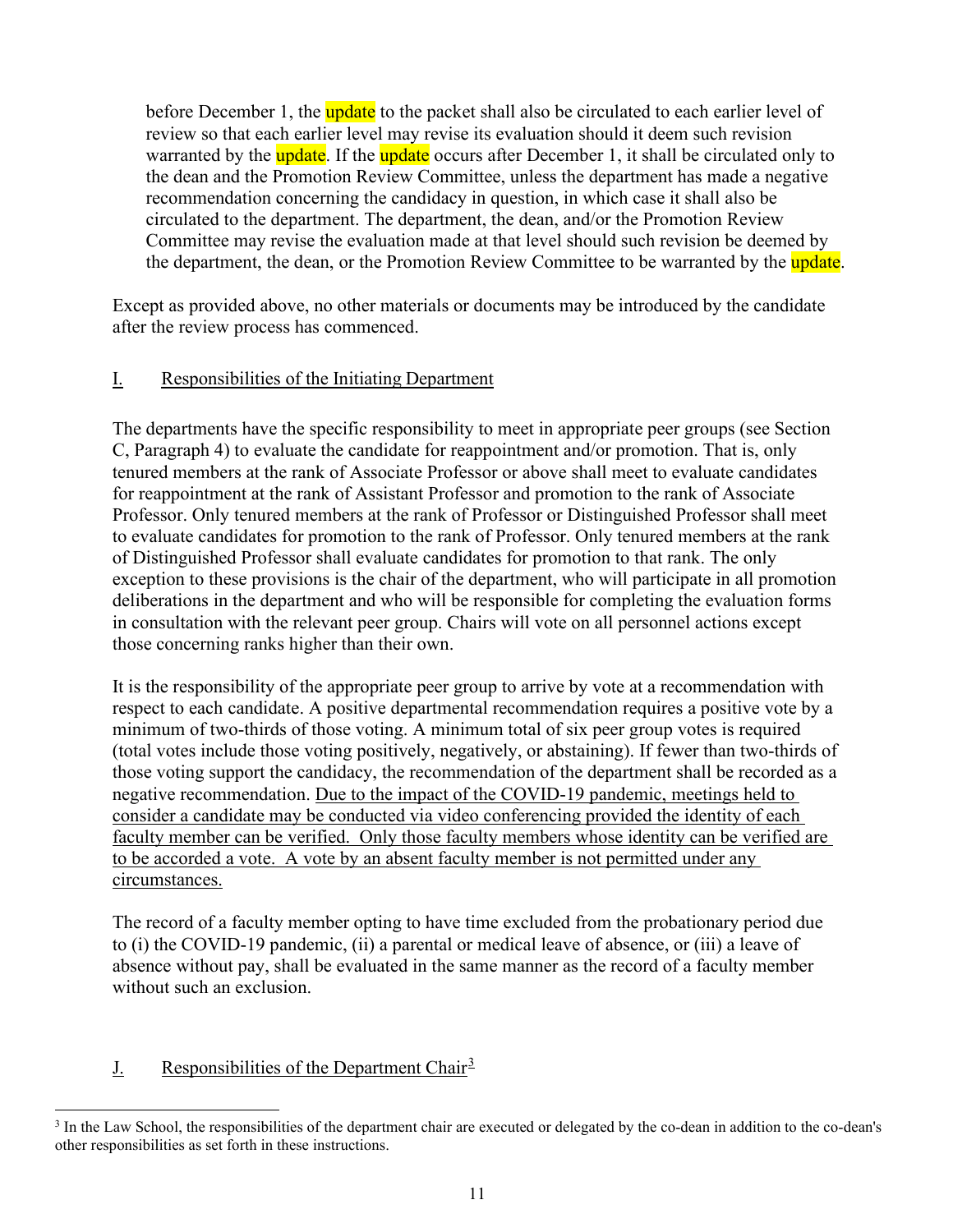The department chair is responsible for ensuring that a thorough, rigorous and appropriately informed process of evaluation takes place for each candidate. Within ten (10) days of the department chair's receipt of the candidate's completed Form 1, the department chair will sign and return the Form to indicate concurrence with its content, or, if there is a dispute between the department chair and the candidate as to the content of the Form which they are unable to resolve, the department chair shall so indicate in the space provided above their signature, attaching an explanation to the Form.

It shall be the responsibility of the chair to circulate Appendix H and all documents or materials submitted by the candidate, together with any other relevant material to the appropriate reviewing bodies. Other specific responsibilities of the department chair, concerning the provision of notice to candidates and the solicitation of external confidential letters of evaluation, are set forth in Sections D and F above.

The department chair has additional responsibilities concerning the matters set forth below:

Applicable Criteria - Form 2: The department chair shall complete and sign Form 2 which specifies the criteria applicable to the candidate and obtain the signature of the candidate. Reading Committee: The department chair, in consultation with tenured members of the department, shall determine whether there should be a reading committee and who should be appointed to it. The process by which tenured members of the department are consulted is within the department chair's discretion. Whichever approach with respect to the utilization of a reading committee a department determines to follow shall apply to all candidates in that department who are being reviewed for reappointment or promotion in that year.

The reading committee report, if there is one, may be either (1) confidential for the sole information of the department, or (2) an attachment to the department report. While not required, a reading committee report is helpful to levels of review that may not be familiar with the discipline, sub-discipline, or specialization of the candidate. The function of a reading committee is to review the candidate's scholarly work and prepare a written assessment of that work for the department's consideration. The reading committee shall not make a recommendation on the reappointment or promotion.

Department Evaluation: The department chair has the responsibility to convene the department, as set forth in Section I above, and to encourage as open and complete a discussion of the candidates as possible. The department chair should be a vigorous participant in such discussions, sharing his or her views with colleagues and providing them with an opportunity to respond.

Departmental Report: The department chair has the responsibility to draft the departmental report, reflecting both majority and minority views if there is a division, describing the candidate's contributions to collaborative efforts and adding any explanatory commentary the chair deems necessary for later levels to understand the departmental proceedings and viewpoints. While the narrative should be structured to present a rigorous evaluation of the candidate's record it need not comment on every item listed on Form 1. However, the departmental report shall present specific evaluations of the candidate's contributions to and performance in, as applicable: (1) undergraduate instruction and research supervision, and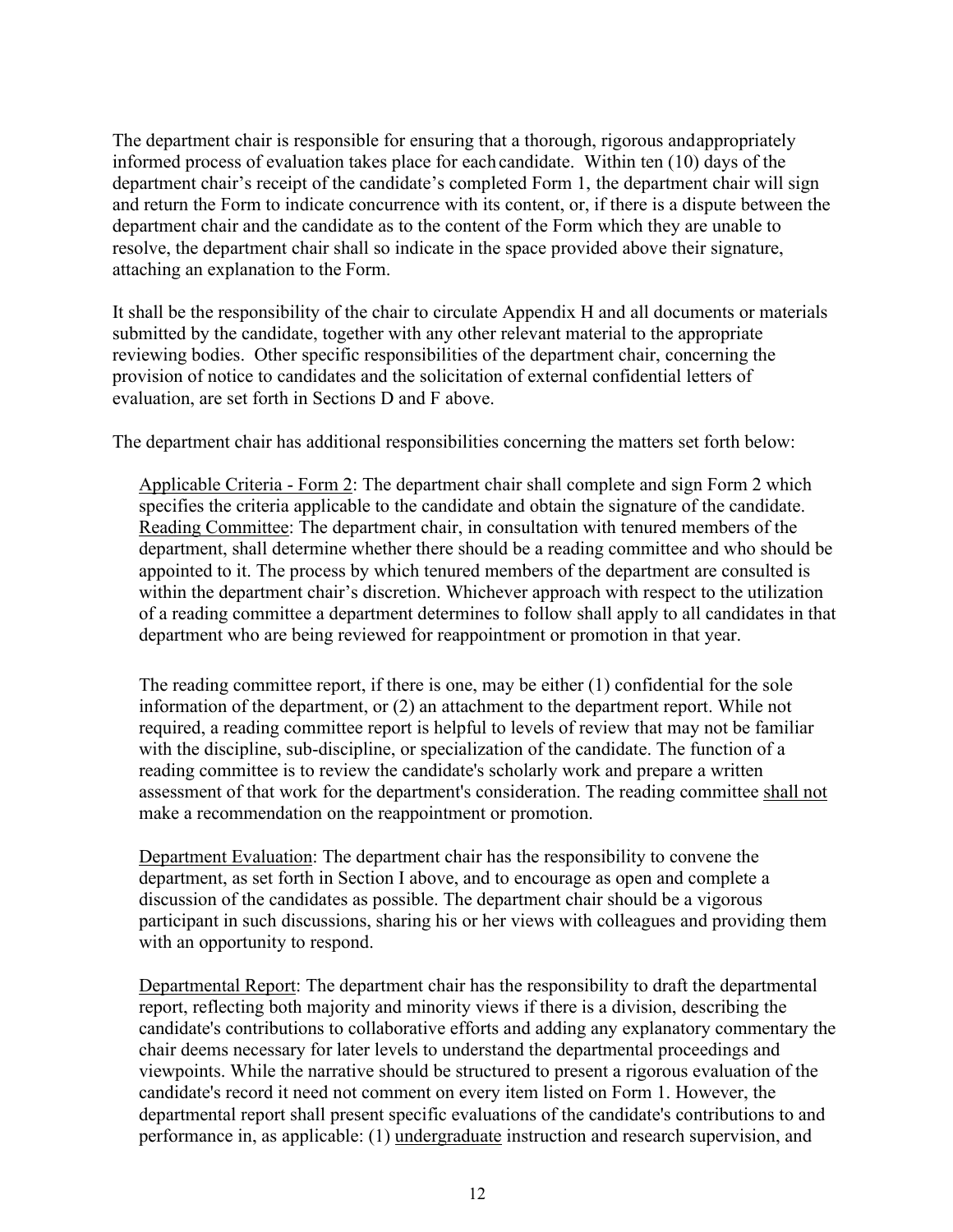(2) graduate or postdoctoral instruction and research supervision, as indices of effective teaching, mentoring, training and/or career development. With the exception of those teaching evaluations a faculty member may have opted to exclude from their reappointment and/or tenure packet or promotion packet as specified by the faculty member in Supplemental Form 1, summaries of teaching evaluations and evaluations of teaching effectiveness in the narratives shall reflect accurately the teaching evaluations for the appropriate period of time available for scrutiny. **The summaries shall reference, where available, evidence concerning the candidate's effectiveness as a teacher, including measures of teaching performance through such means as peer review of teaching, evaluations of teaching portfolios and syllabi, and other evidence of the quality of the candidate's teaching, in addition to student evaluations over the entire period under consideration.** 

The departmental report shall also provide a written assessment of the candidate's scholarly work and service contributions. If the candidate is being evaluated prior to the sixth year of the relevant probationary period, the departmental narrative should explain why the review is being done at that time. The chair shall provide to all participants in the department evaluation the opportunity to review the final departmental report prior to its submission. In the case of candidates partially budgeted to or affiliated with other departments, centers, bureaus, institutes, decanal units or degree-granting programs, the chair shall implement the instructions set forth in section R below.

The departmental report should acknowledge, and where possible explain, any negative votes or abstentions. Faculty members who were absent from the meeting should be listed and a brief explanation of the absence included.

Department Representative: The department chair shall serve as the representative of the department in communications with the Advisory Committee on Appointments and Promotions and with the dean.

Distribution of Packet: Subsequent to completion of the departmental report, the department chair shall forward the original packet to the office of the dean in whose faculty the candidate's tenure is located.

Notification to Candidate of Department's Action: It is the responsibility of the department chair to notify the candidate, in writing, of the recommendation of the department within five working days after the department has met and voted on its recommendation. This notification will be the only notice to the candidate until final notice described in Section P.

Provision of these Instructions: It is the responsibility of the department chair to inform each candidate for reappointment and promotion of the uniform resource locator (URL) where a copy of these Instructions can be accessed by the candidate.

The record of a faculty member opting to have time excluded from the probationary period due to (i) the COVID-19 pandemic, (ii) a parental or medical leave of absence, or (iii) a leave of absence without pay, shall be evaluated in the same manner as the record of a faculty member without such an exclusion.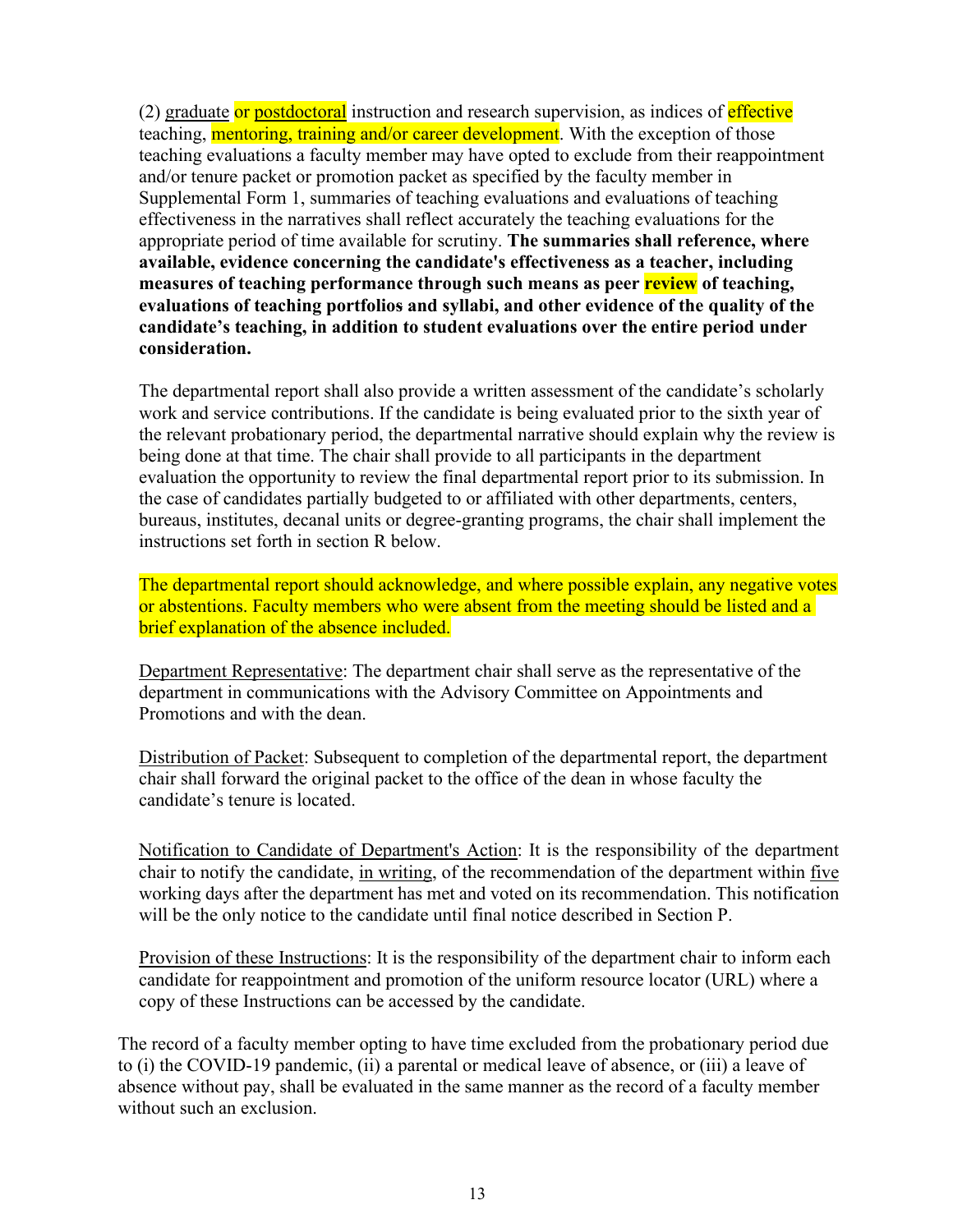# K. Responsibilities of the Advisory Committee on Appointments and Promotions<sup>[4](#page-13-0)</sup>

The Committee is advisory to the dean. Its responsibility is to conduct a substantive and independent evaluation of the candidacy as presented in the packet prepared by the department, including the supplementary materials. In the course of its review, the Advisory Committee on Appointments and Promotions, at its discretion, may invite the department chair to meet with the committee to amplify the department's report.

The Advisory Committee on Appointments and Promotions shall meet with the dean to provide its advice about the candidate and shall incorporate that advice in a detailed written report, in the form of a memorandum to the dean, explaining its recommendations. The memorandum shall include the names of all members of the A&P Committee and the date of the meeting.

Members of the Committee who participate in the review of candidates in their own department at the departmental level shall not participate in any manner in the consideration of those candidates by the Advisory Committee on Appointments and Promotions. A&P Committee members must be at or above the rank for which candidates are to be considered for reappointment or promotion. Due to the impact of the COVID-19 pandemic, A&P committee meetings may be conducted via video conferencing provided the identity of each individual can be verified. Only those committee members who attend the A&P meeting in which the candidate is considered shall participate in the review of the candidate. A vote by an absent member is not permitted under any circumstances.

The record of a faculty member opting to have time excluded from the probationary period due to (i) the COVID-19 pandemic, (ii) a parental or medical leave of absence, or (iii) a leave of absence without pay, shall be evaluated in the same manner as the record of a faculty member without such an exclusion.

# L. Responsibilities of the Dean

It is the responsibility of the dean to ensure that a thorough, rigorous and appropriately informed process of evaluation takes place for each candidate. Accordingly, before the commencement of each reappointment and promotion cycle, the dean shall ensure that each faculty evaluative body, i.e., the departmental committee and the Advisory Committee on Appointments and Promotions, has received and has reviewed the criteria for the candidates under review, as set forth in Appendix D of these Academic Reappointment/Promotion Instructions, including the text of the University's Statement on Professional Ethics, as included in University Policy 60.5.1. Upon receipt of a candidate's official packet from a department, the dean of the candidate's academic unit shall forward all documents to the appropriate Advisory Committee on Appointments and Promotions for review and recommendation.

Following the recommendations of both the department and the Advisory Committee on Appointments and Promotions, the dean shall make their independent recommendation and report it on the Dean's Recommendation Form (No. 5). All pertinent information on a particular candidate must be considered, including information contained in the candidate's personnel file, and the dean must check the box on Form 5 indicating that they have reviewed its contents. The

<span id="page-13-0"></span><sup>4</sup> Certain units of the University do not have Advisory Committees on Appointments and Promotions.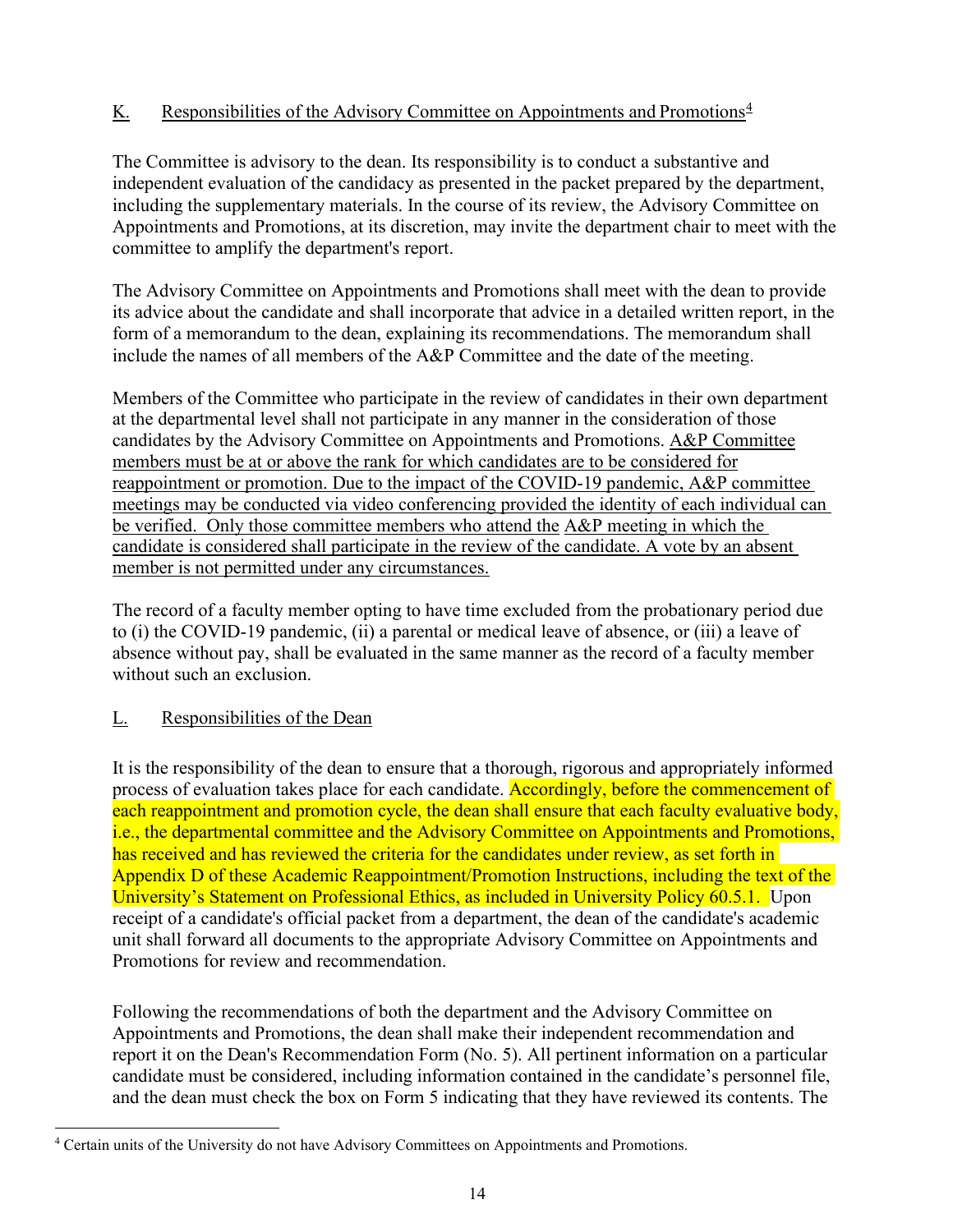dean shall provide specific justification based on the record for their recommendation. The dean shall have primary responsibility for ensuring the quality and the rigor of evaluations in their unit. However, if a dean intends to make a recommendation different from that of the department, prior to completing their recommendation, the dean will meet with the department chair to discuss the matter. The dean will include the written advice of the Advisory Committee on Appointments and Promotions as an attachment to the dean's recommendation. In those instances where neither the department nor the dean has recommended the candidate, the packet is not forwarded to the PRC unless the candidacy is being conducted pursuant to "rank review" (see Section C of these instructions).

When the reappointment/promotion evaluations have been completed as described above, the dean shall forward the packet as follows: to the office of the chancellor in cases involving reappointment without tenure (except for New Brunswick, where the evaluation for reappointment without tenure ends with the dean); to the Executive Vice President for Academic Affairs in cases involving tenure and/or promotion within the tenured ranks. The packet shall include the following: Forms 1, 2, 3, 3-a, one copy of the sample letter used to solicit external confidential evaluations (Appendix G1-GII), external confidential letters of evaluation, Forms 4 and 5, Supplemental Forms 1 and 2, the report of the Advisory Committee on Appointments and Promotions (if applicable), the personal statement (if applicable), evidence of effective teaching, the candidate's CV, and inventory listing (Appendix H). Forms 3, 3-a, sample solicitation letter and external confidential letters of evaluation apply to reappointments with tenure, and promotions and appointments to and within the tenured ranks.

The packet for reappointment without tenure shall include the following: Forms 1, 2, 4 and 5, Supplemental Forms 1 and 2, the report of the Advisory Committee on Appointments and Promotions (if applicable), the personal statement (if applicable), evidence of effective teaching, the candidate's CV, and inventory listing (Appendix H). Deans may notify departments of any additional requirements.

For responsibilities of the dean upon completion of the evaluation process, see Section P, Notification of Final Action.

The record of a faculty member opting to have time excluded from the probationary period due to (i) the COVID-19 pandemic, (ii) a parental or medical leave of absence, or (iii) a leave of absence without pay, shall be evaluated in the same manner as the record of a faculty member without such an exclusion.

# M. Responsibilities of the Promotion Review Committee<sup>[5](#page-14-0)</sup>

The function of the Committee is to advise the President from a University-wide perspective on appointments, reappointments and promotions involving award of tenure and on promotions to or within the tenured ranks.

The membership of the Committee consists of the Provost–Camden, the Provost–Newark, the Chancellor-Provost–New Brunswick (or their designee), one Provost–Rutgers Biomedical and

<span id="page-14-0"></span><sup>&</sup>lt;sup>5</sup> This applies to reappointments with tenure, promotions to and within the tenured ranks, and for new faculty appointments with tenure.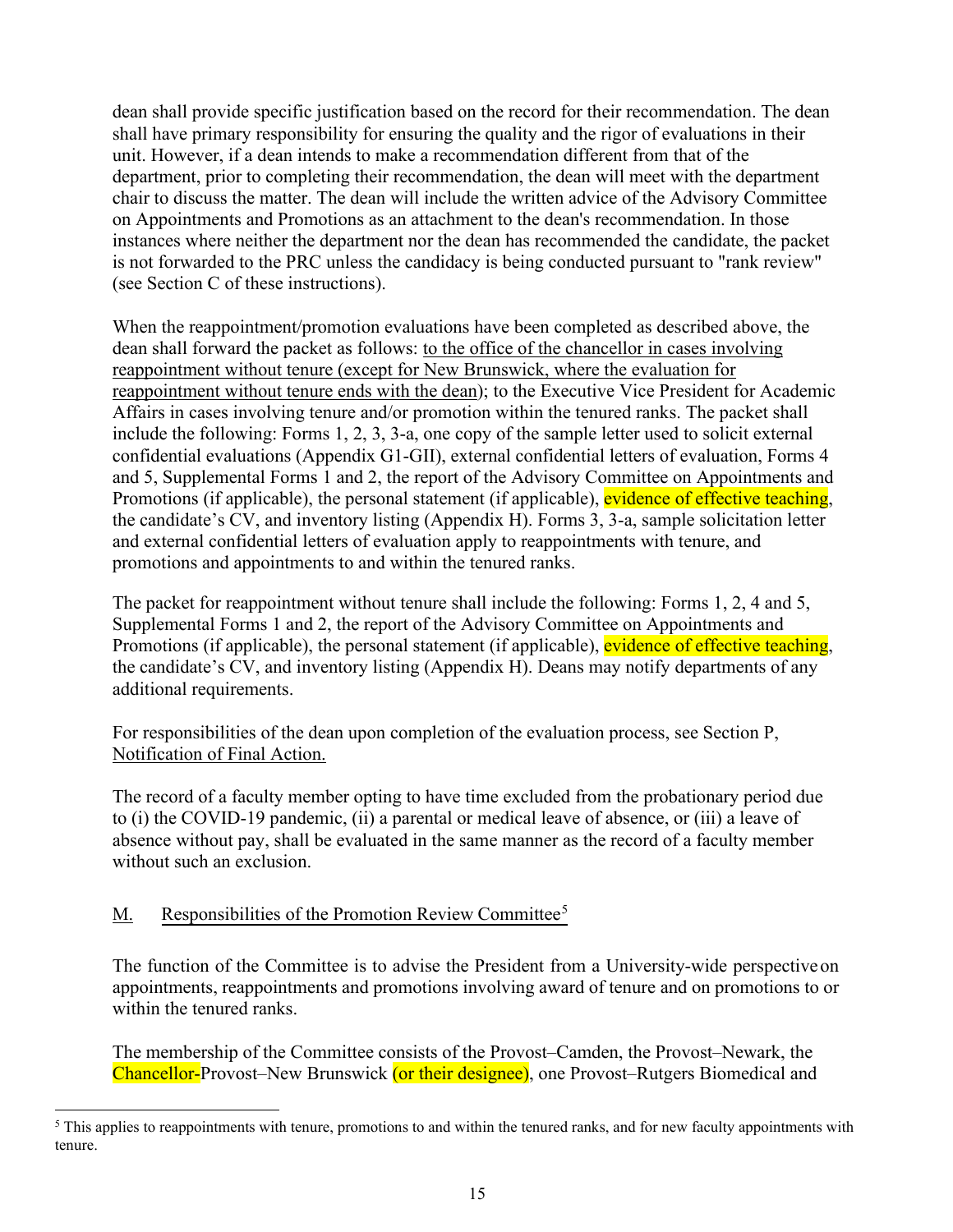Health Sciences, and eight tenured faculty members at or above the rank of Professor to be named by the President of the University. The Committee shall be chaired by the Executive Vice President for Academic Affairs, who shall preside without vote except in the event of a tie vote of the voting members. Faculty appointments are made typically for four-year terms with the possibility of reappointment. They are chosen for their scholarly distinction as individuals and, collectively, to reflect the diversity of the academic enterprise at Rutgers. Members of the Committee do not participate at any other level of the evaluation process. Membership on the Committee carries co-equal responsibility; no member is responsible for representation of a particular unit or discipline.

The responsibility of the Committee is to examine the evidence in each case in relation to the criteria for evaluation established by Rutgers Policy, section 60.5.14(A) and to assure the President that the prior process of decanal judgment and peer review has integrity, in the sense that the peers in the same or adjacent fields who have expressed their judgment are indeed at the leading edge of their fields, that appropriate evidence and analysis have been presented of accomplishment and impact on the field to support these judgments, and that the dean has applied the highest, University-wide standard of quality. Finally, the Committee has the responsibility, on the basis of its assessment of these matters, to reach a recommendation concerning the candidate.

Each member of the Committee receives the packet of each candidate and assesses the degree to which the record submitted demonstrates satisfaction of the University's standards for the action proposed as described above. The members meet to discuss their individual assessments of the evidence, and, in light of this discussion, the Committee reaches a judgment concerning the proposed action. In instances where the Committee, on first review, seeks additional information from the dean or may be inclined to differ with a dean's recommendation, the Committee will provide an opportunity for the dean to meet with the Committee to explain their views before the Committee makes a final recommendation in regard to the candidate. If the Promotion Review Committee requires additional information for a determination, it shall return the packet to the appropriate level for completion and resubmission to the Committee via all intervening levels.

The Committee records its recommendation, clearly explaining its basis, in a memorandum to the President attached to the candidate's packet. The Executive Vice President for Academic Affairs, as chair of the Committee, or such member of the Committee as they may, from time to time, designate, shall be its sole spokesperson.

# N. The President and the Board of Governors<sup>[6](#page-15-0)</sup>

After considering all the evidence from these diverse sources, the President makes their own recommendations for appointments, reappointments and/or promotions involving the tenured ranks to the Board of Governors. The President will discuss with the Promotion Review Committee those cases where it is their intention to present to the Board of Governors a recommendation different from that of the Promotion Review Committee. The Board of Governors also considers all available information in reaching its own final decision.

# O. Final Levels of Review

<span id="page-15-0"></span><sup>6</sup> This applies to reappointments with tenure, promotions to and within the tenured ranks, and for new faculty appointments with tenure.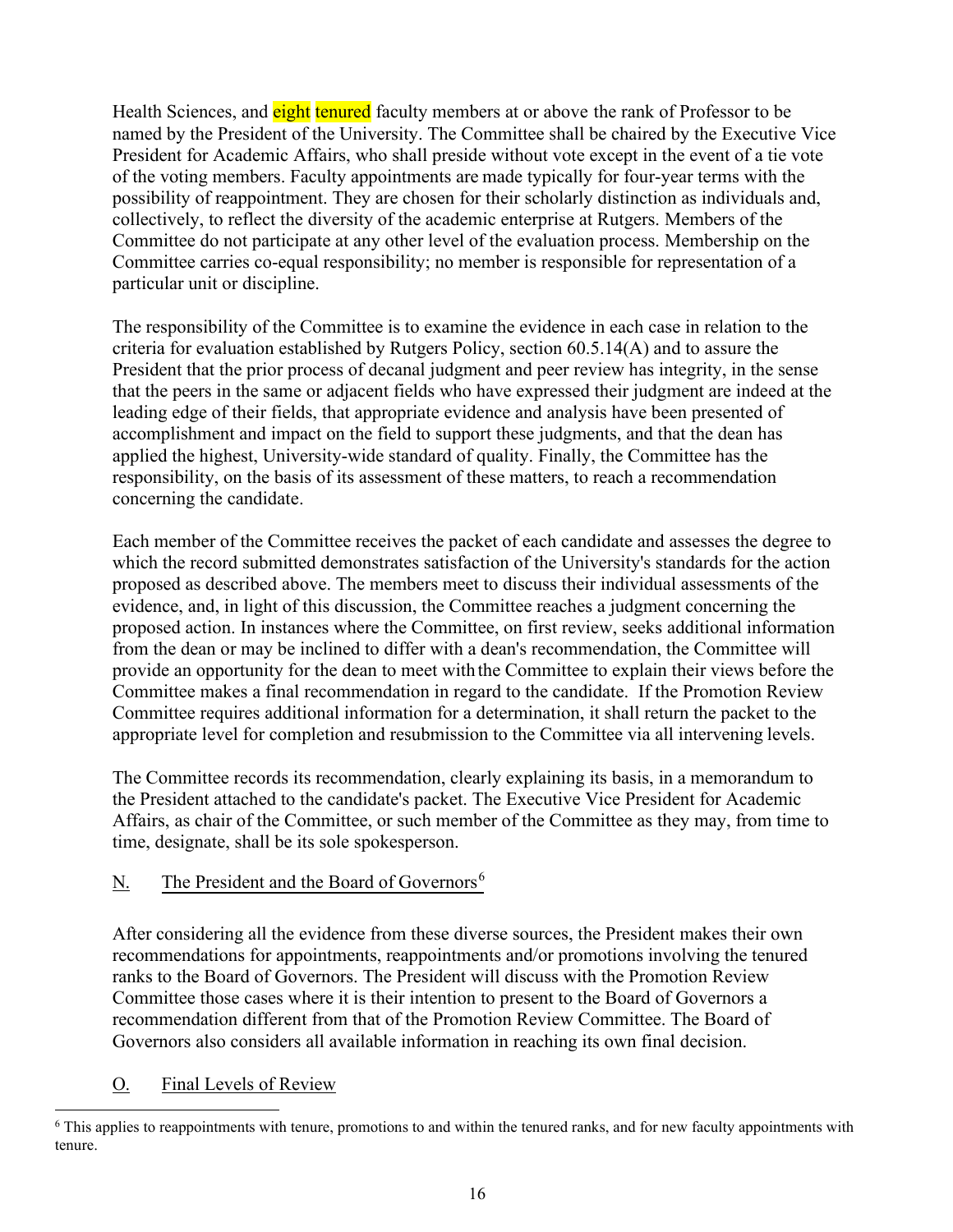1) Tenure-Track Reappointments

In New Brunswick, final decisions on reappointments without tenure will rest with the deans. Otherwise, final decisions on reappointments without tenure will rest with the chancellors.

2) Reappointments with Tenure, Promotions to the Rank of Associate Professor with Tenure, Promotions to the Ranks of Professor and Distinguished Professor, and New Appointments with Tenure

The Promotion Review Committee shall be the final level of evaluation for all such personnel actions where either or both of the departmental or the dean's recommendation are positive, or where both the departmental and dean's recommendation are negative but the review is initiated by the candidate pursuant to rank review. All of these personnel actions also require formal action by the President and the Board of Governors.

### P. Notification of Final Action

1) Tenure-Track Reappointments

In Newark and Camden, Deans will be informed by the Campus Chancellor of decisions on reappointments without tenure. Deans are responsible for notification to the candidate in writing within ten (10) days of the final decision. For unsuccessful candidacies, such notification shall include an invitation to meet with the dean.

2) Reappointments with Tenure, Promotions to the Rank of Associate Professor with Tenure, Promotions to the Ranks of Professor and Distinguished Professor, and New Appointments with Tenure

The dean of the unit will be notified by the appropriate chancellor or the Office of the Executive Vice President for Academic Affairs of the decisions on reappointments, new appointments, and promotions involving the tenured ranks following the Board of Governors' actions. Deans may then notify candidates informally. Formal notification from the President directly to the candidate will follow in the case of a positive action by the Board. Deans are responsible for notification to candidates when the action is negative. In cases where both the department and dean's level of review are negative and the case was not initiated pursuant to rank review, the candidate will be notified in writing by the dean (or their designee) within ten (10) days of the final decision. For unsuccessful candidacies, such notification shall include an invitation to meet with the dean.

# Q. Withdrawal from Consideration

Prior to consideration by the Advisory Committee on Appointments and Promotions, the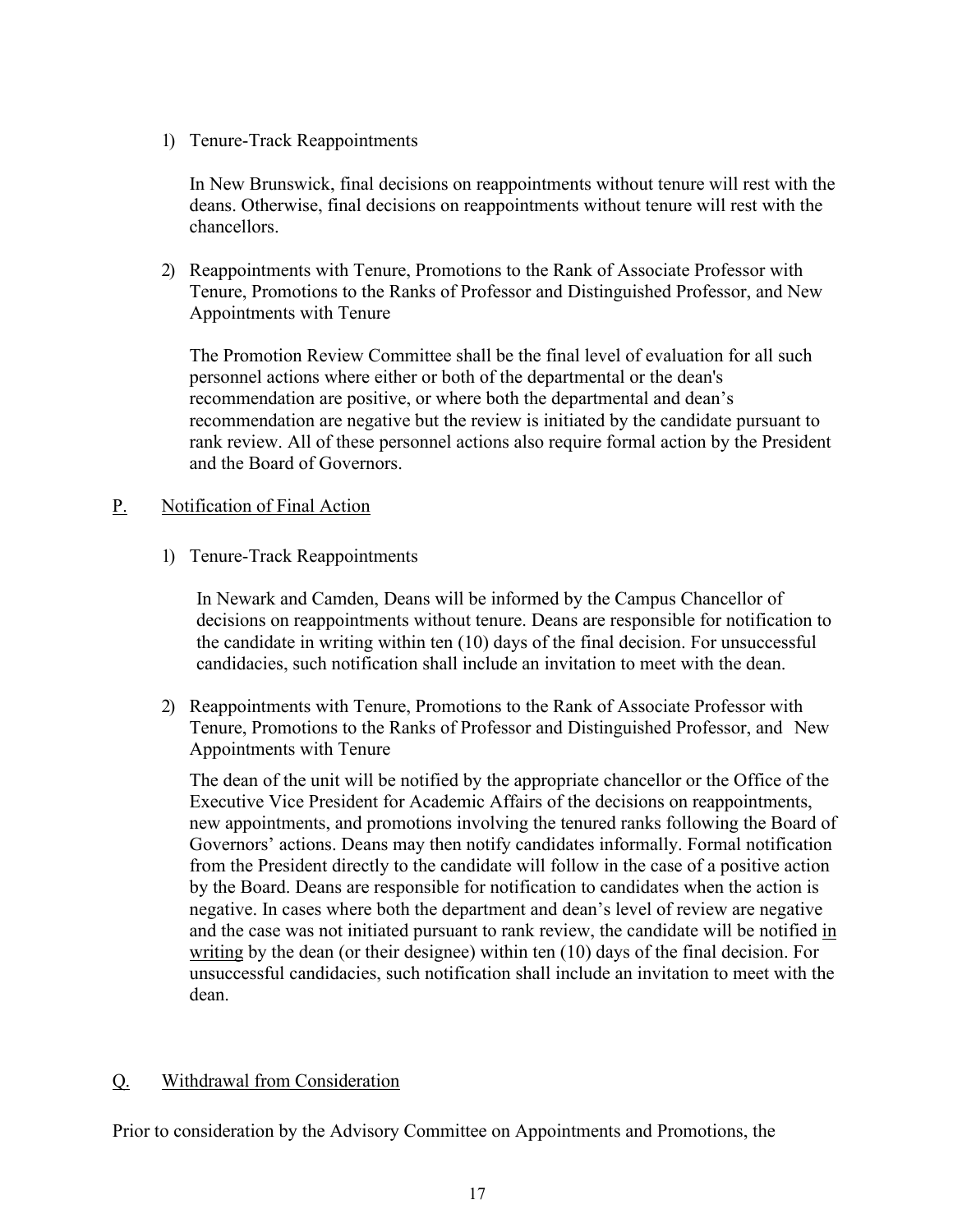reappointment and/or promotion evaluation of any candidate may be withdrawn by mutual consent of the candidate and department chair after the chair consults with both the candidate and the appropriate tenured members of the department. Subsequent to the commencement of consideration of the packet by the Advisory Committee on Appointments and Promotions, withdrawal of a candidacy requires the approval of the campus chancellor. (Withdrawal after a candidate has requested promotion evaluation and signed Form 1 constitutes an evaluation for purposes of determining the four-year period: see Section C.) In the event of a decision to withdraw, the department chair shall advise the dean, in writing, of the decision, with a copy of the letter sent to the campus chancellor and to the Executive Vice President for Academic Affairs.

R. Special Guidelines for Faculty Affiliated with More than One Department, Center, Bureau, Institute, Decanal Unit or Degree-Granting Program

These guidelines are intended to ensure that the total assignment of a faculty member is considered during the reappointment and promotion process.

# Faculty Currently Affiliated with More than One Department, Center, Bureau, Institute, Decanal Unit or Degree-Granting Program:

A personnel action may be initiated for a faculty member by their primary department (that is, the department in which the faculty member has tenure) or by the secondary department, center, bureau, institute, decanal unit or degree-granting program in which the individual has a significant or principal assignment. In both instances the primary department shall have responsibility for the personnel action in consultation with the secondary department, center, bureau, institute, decanal unit or degree-granting program as described herein. The choice of external confidential evaluators for such candidates shall be made by the candidate's primary dean, in consultation with the primary chair and the applicable chair or director of the secondary department, center, bureau, institute, decanal unit or degree-granting program. The letters from external evaluators shall be jointly solicited by the primary chair and the applicable chair or director of the secondary department, center, bureau, institute, decanal unit or degree-granting program.

The applicable chair or director of the secondary department, center, bureau, institute, decanal unit or degree-granting program shall evaluate the candidate in consultation with the appropriate peers in the department, center, bureau, institute, decanal unit or degree-granting program and shall forward the evaluation, in the form of a memorandum, for consideration by the candidate's primary department. The evaluation shall be included as an attachment to the primary department's report. Faculty members who participate in the evaluation of the candidate at the primary department, unit or program level shall not participate in the secondary department, center, bureau, institute, decanal unit or degree-granting program evaluation.

In those instances where a primary department intends to make a recommendation different from that of the secondary department, center, bureau, institute, decanal unit or degree-granting program, the primary department shall provide the applicable chair or director of the secondary department, center, bureau, institute, decanal unit or degree-granting program an opportunity to meet with the primary department to discuss the candidate.

Faculty Previously, but Not Currently, Affiliated with More than One Department, Center, Bureau, Institute, Decanal Unit or Degree-Granting Program: